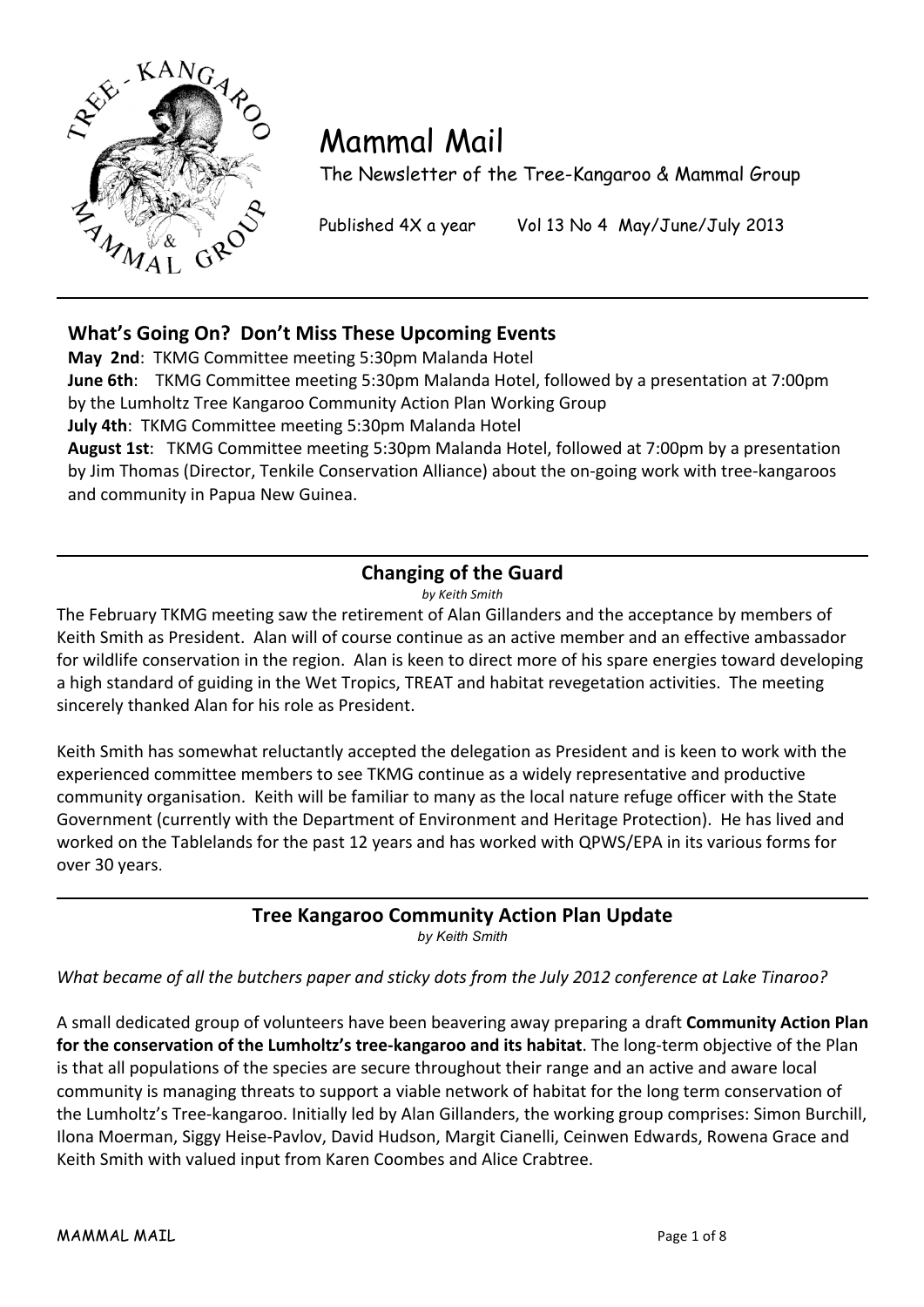A draft copy of the Community Action Plan will be presented for comment at the TKMG meeting on Thursday  $6<sup>th</sup>$  June. There will be a PowerPoint presentation on the plan and question/answer session by the working group.

The Plan has been developed as a concise, practical instrument to direct conservation actions for specific goals. For each goal the Plan lists key objectives with specific actions that are considered achievable within a 5 year timeframe. Potential partners are listed against each action. The Plan emphasizes the need for a coordinated approach to achieve the key goals.

The 5 key goals of the Plan are:

Goal 1: An aware and engaged community.

Goal 2: Adequate LTK habitat in sound condition, protected and well connected.

Goal 3: Direct human-related threats are mitigated.

Goal 4: Protocols based on sound knowledge and experience are applied in LTK Husbandry, Rehabilitation and Release.

Goal 5: Understanding the Species.

Members are encouraged to watch out for the draft plan when it is released and to take time to provide feedback to the working group. The working group will assess all feedback on the plan and the draft amended where required. It is hoped that a final version of the Plan will be put to the wider TKMG membership at the August meeting for endorsement.

# **Tree-Kangaroos Featured in Australian Geographic Magazine**

by Amy Shima

"Ghosts of the Forest" --is a special 18 page cover feature story in the March/April issue of Australian Geographic magazine focuses on tree kangaroos. The article includes information, maps, detailed illustrations and fantastic photographs of many of the tree kangaroos of Australia and New Guinea. In addition to some great photos of our "local" Lumholtz tree roos (and their carers), there are excellent photos of the seldom-photographed Bennett's tree kangaroo. The many tree-kangaroo researchers consulted by Australian Geographic included TKMG members Roger Martin, Karen Coombes and Margit Cianelli who helped the writer and photographer get first-hand experience with both Australian species of tree-kangaroo. The article also provides a bit of a preview of the presentation to be given at the August meeting of TKMG from Jim Thomas, director of Tenkile Conservation Alliance. In addition, the article includes links to more photos and amazing video footage of tree kangaroos. Australian Geographic has generously allowed TKMG to obtain extra copies of this issue and copies will be available through the TKMG Yungaburra market stall, at TKMG meetings and also by contacting the secretary or treasurer.

# **Update on Community Action Grant: Removing Impacts and Improving Habitat Values on the Atherton Tablelands**

**By Larry Crook** 

There are three independent sites within this project. Two deal with native forest revegetation, one on pasture, the other on degraded creek bank, and the third with riparian weed control. On March 2<sup>nd</sup>, volunteers gathered at Sue and Ken Pyke's to plant 2700 trees along a creek gully through a paddock. The planting links with a similar sized planting done the previous March (CAG via Yungaburra Landcare) which in turn links with established riparian forest. The plantings are of substantial width, providing erosion mitigation and increased habitat values. A further 300 trees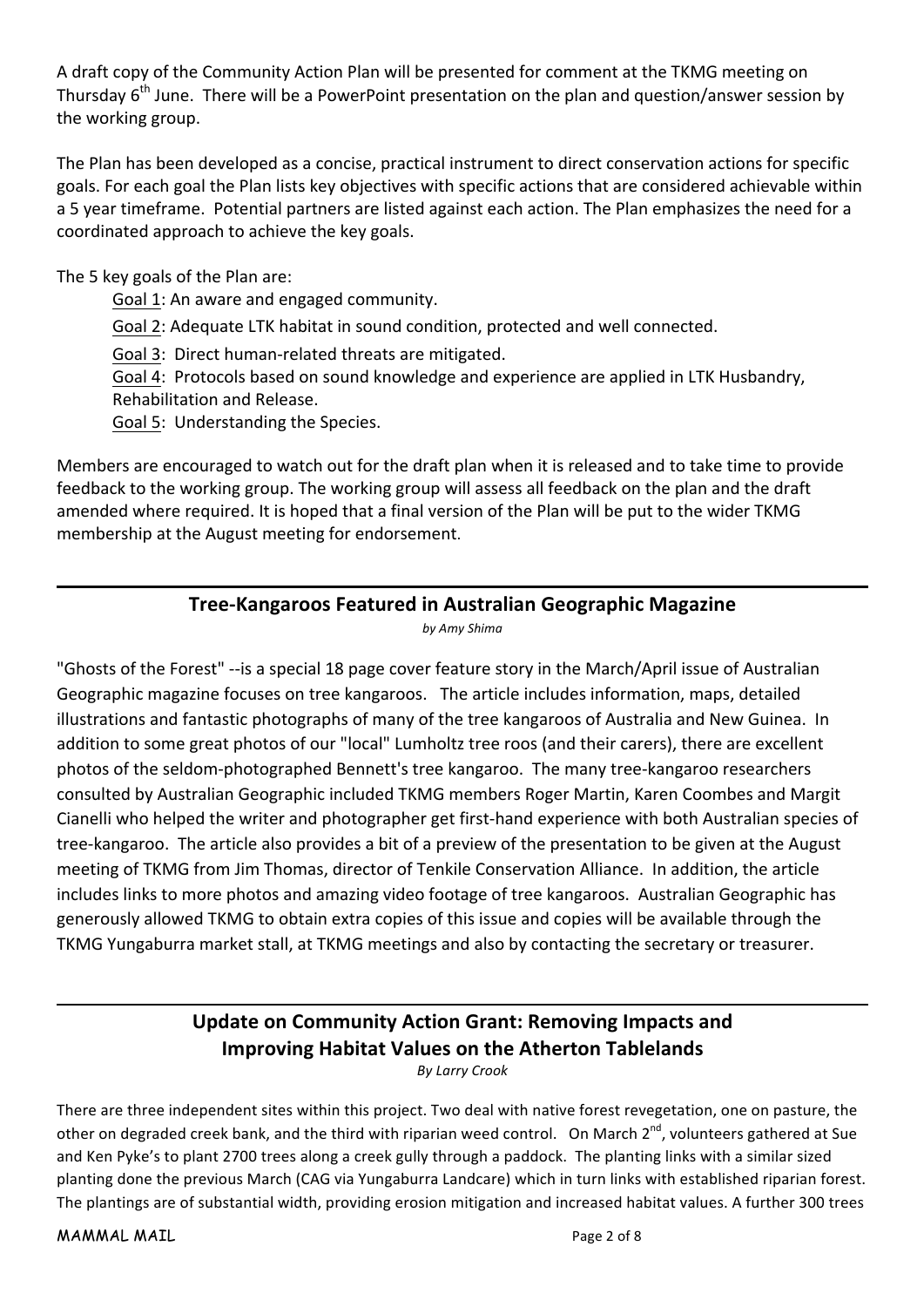were added to Sue's nursery to infill and extend the 2012 planting. Volunteers included TREAT and TKMG members and staff and students of the School for Field Studies. The planting preparation was done by the Pykes and the Tablelands Regional Council's Community Revegetation Unit (CRU). The trees were supplied by the Unit's nursery. Sue and Ken will roll out weed gunnel between the trees and will keep up the weed control as they have so effectively done with the 2012 planting. Sue and Ken grow an orchard of a variety of native food trees such as Davidson Plums.

The second revegetation site is at Andrew Dennis' and Diana House's property on Peterson Creek, near Yungaburra. In December, family and friends planted 150 trees on a weed-cleared site on the creekbank, opposite the Curtain Fig National Park and also extended a previous planting. The trees were supplied by CRU. An erosion gully was planted with Lomandra and bales of hay staked across it to prevent soil run-off.

Finally, the CRU crew hopped into a dinghy (kindly loaned by David Leach) and paddled out into the lower reaches of Peterson Creek to cut and paste *Turbina* vine and Asparagus plumosus which both blanket vegetation and are a serious threat to rainforest margins.

## **Tree Kangaroo & Mammal Group Library**

*By#Amy#Shima*

TKMG is organizing a lending library to house books, journals and other printed material related to tree kangaroos. We welcome suggestions for books that members feel should be held in our library, as well as donations of books or funds for purchasing books. The location for the library has yet to be determined but books will be available for loan to members. The Committee is working out details of how books will be lent out and whether non-members will be permitted to borrow books. The Committee has allocated a small fund for the purchase of books; bookshelves and a filing cabinet are also in the works.

If you have recommendations for books or items that you feel should be in the TKMG library or suggestions for where TKMG might house the library, please send your thoughts to Simon Burchill, TKMG Secretary (sbburchill@gmail.com).

#### Will Yellow-bellied Gliders Survive Commercial Logging? *by#John#Winter,#Wildlife#Ecologist*

The announcement by the Queensland Government that ecotone forests of north Queensland be reopened for commercial logging immediately raises concerns for one of the marsupial gliders. It is the yellow-bellied glider (*Petaurus australis* un-named subspecies) which is a denizen of these forests on the western edge of the Wet Tropics bioregion. This population of the glider is classified as Vulnerable under both Queensland's Nature Conservation Act 1992 and the Commonwealth's *Environmental Protection and Biodiversity#Conservation#Act#(EPBC)#1999*.

The Wet Tropics population of the yellow-bellied glider occurs in three discrete sub-populations on Mt Windsor Tableland, Mt Carbine Tableland and along the greater Cardwell Range from the Herberton Range in the north to the Herbert River Gorge in the south. National Parks Minister, Steve Dickson, has stated that the National Park lands (Mt Windsor and Mt Carbine) would be exempt from logging (Tablelander April 30, 2013) Glider habitat on the Cardwell Range from Koombooloomba south is also in National Park. A small section of the Tumoulin glider population occurs within the Millstream Conservation Reserve which is presumably also exempt from logging

Logging would be permitted in State Forests (SF) and Forest Reserves (FR) containing yellow-bellied glider habitat. These areas include Baldy Mountain FR on the Herberton Range west of Atherton, The Bluff FR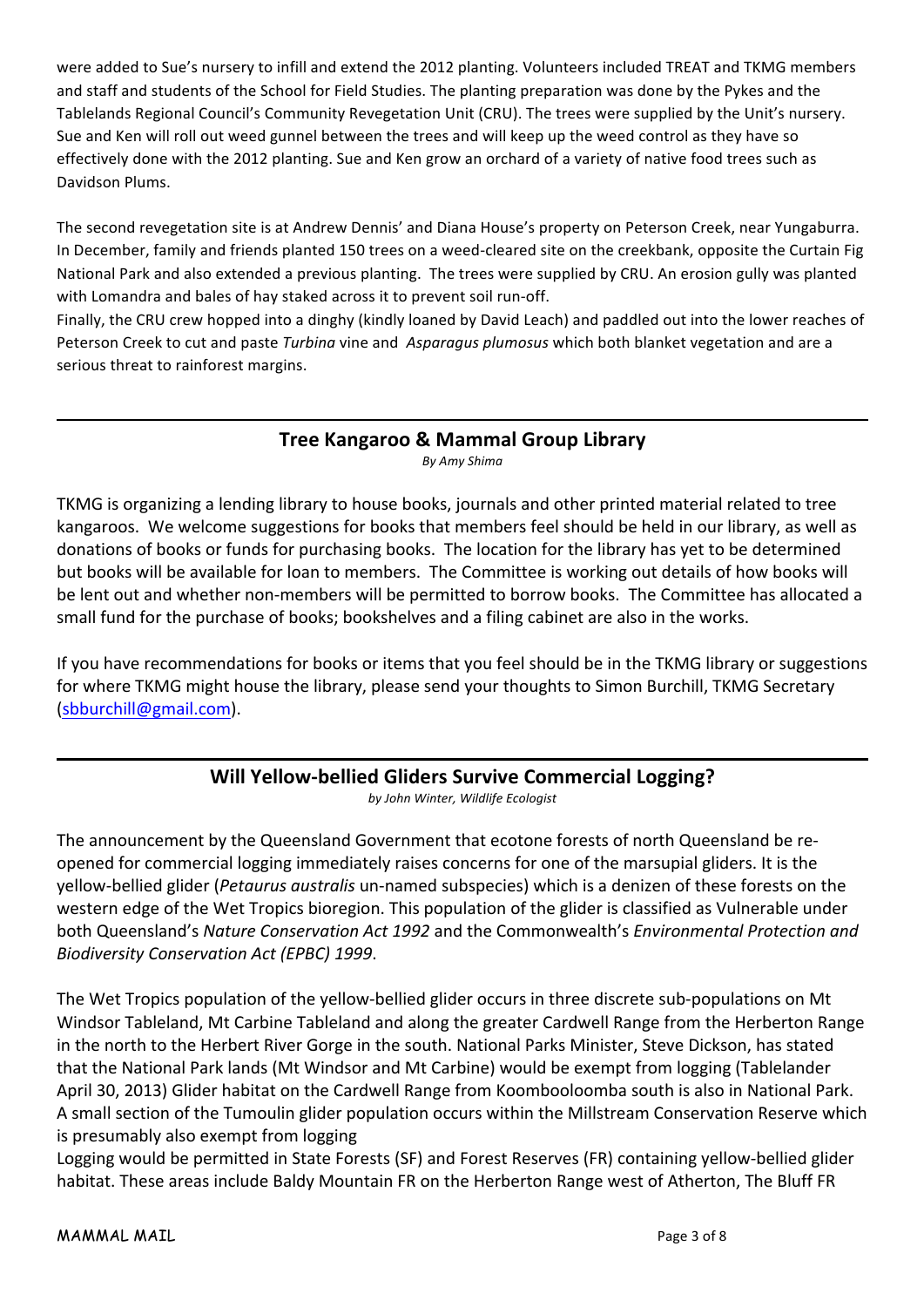between Herberton and Atherton, Tumoulin SF/FR north of Ravenshoe, and Ravenshoe FR-an area which includes part of the Mt Pandanus glider population.

The strongest case for logging within yellow-bellied glider habitat is that in spite of logging within the past 30 years in the Mt Baldy, Tumoulin and Ravenshoe State Forests and Forest Reserves, the gliders have remained. Logging in these areas was undertaken under the *Code of Practice for Native Forest Management,* which prohibited logging activities within 100 m of a tree with five or more cuts made by the gliders to feed on sap, and within 50 m of a den tree. While it is true that the gliders are still present, there is no data on the numbers of the gliders before and after logging to indicate whether the population decreased, remained stable or even increased, as a result of logging.

In St Marys Forest of SE Queensland yellow-bellied gliders were found to prefer the more commercially viable spotted-gum/ironbark forests. Gliders were found (Eyre & Smith 1997) to be less abundant in more intensively logged forest, indicating that more intensive selective logging may have deleterious impacts on the gliders. Eyre (2004) amplified that the high commercial timber value spotted gum forests of SE Queensland were the favoured habitat of the glider. These forests were harvested more intensively than other forest types, thus reducing their suitability as glider habitat.

What do we know about the Wet Tropics population of the yellow-bellied glider? We know they are confined to the ecotone forest which has a mix of red mahogany (*Eucalyptus resinifera*) used as a source of sap and rose gums (*Eucalyptus grandis*) the favoured den tree. Based on the intensive mapping of sap-feed trees and potential den trees undertaken by the Tablelands National Park Volunteers (TNPV) in Tumoulin Forest it can be shown that the gliders occupy discrete areas within the ecotone forest. In Tumoulin SF and FR this comprises approximately 950 hectares, which represents about one third of the entire Tumoulin forest. Similar calculations can be made for the other areas affected, based on the distribution of known sap-feed trees. In the Bluff Forest Reserve, the site of Russell's (1984) seminal study on the glider's behaviour, the gliders are confined to about 135 hectares in Gilbey Creek catchment, which is one percent of this reserve. The area occupied by yellow-bellied gliders within Baldy Mountain Forest Reserve is approximately 1,280 hectares, which is about 18% of this reserve.

| State Forest/Forest Reserve Area ha |        | Used by YBG (ha) | % used by YBG |
|-------------------------------------|--------|------------------|---------------|
| <b>Baldy Mt FR</b>                  | 7.100  | 1,280            | 18            |
| <b>Bluff FR</b>                     | 12,856 | 135              |               |
| Tumoulin SF/FR                      | 3,120  | 950              | 30            |

Intensive logging has already taken place in both Tumoulin SF/FR and Mt Baldy FR, most recently during the late 1990s in Tumoulin and during the early 2000s in Mt Baldy FR. The Gilbey Creek catchment of Bluff FR has been protected from recent logging by a 139 hectare Scientific Area (FSM6), applied as a consequence of Russell's study, when it was a State Forest.

The burning question is whether additional logging in these forests will, by compounding the level of logging intensity, have a deleterious effect on the glider's habitat? It is a question that can be answered only by a scientific assessment of logging intensity from previous harvests and the possible impact of future logging on glider habitat. It is an approach advocated by Goldingay and Jackson (2004) to gain a better understanding of the impacts of logging and the effectiveness of sap tree retention proscriptions.

In the absence of such a rigorous scientific assessment, logging should be delayed within known yellowbellied glider habitat in the Wet Tropics region. Whether it takes place in the future or not, can be determined using the principles of Active Adaptive Management, which values decisions based on learning, and was defined by Holling 1978 and Waters 1986 (quoted in Wikipedia) as a "social process which aims to actively acquire new knowledge which can be used in adapting management practices".

 $MAMMAL MAIL$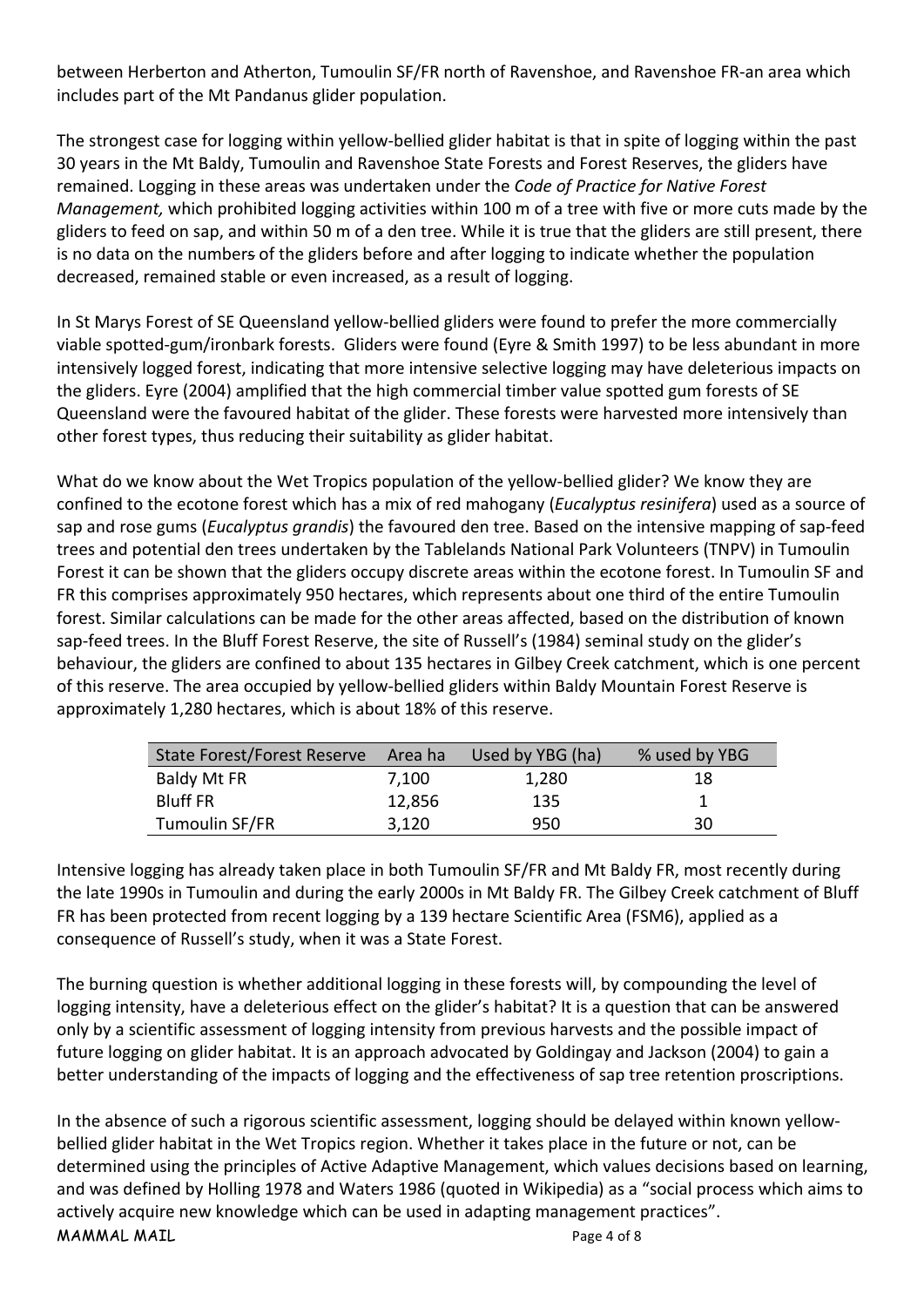Finally, does it matter if the gliders become locally extinct in these few forests in the Atherton, Herberton and Ravenshoe districts? After all, the best populations are in protected areas on the Mt Windsor Tablelands, the Mt Carbine Tablelands, and in the Nitchaga area west of Koomboolomba dam. That is a decision for the people of Queensland, and particularly the people of the Atherton Tablelands and surrounding areas to make.

References and further information:

- Eyre TJ (2004) Distribution and conservation status of the possums and gliders of southern Queensland. In 'The Biology of Australian Possums and Gliders'. (Eds RL Goldingay and SM Jackson) pp. 1-25. (Surrey Beatty & Sons: Chipping Norton)
- Eyre TJ, Smith AP (1997) Floristic and structural habitat preferences of yellow-bellied gliders (*Petaurus australis*) and selective logging impacts in southeast Queensland, Australia. Forest Ecology and Management 98, 281-295.
- Goldingay RL, Jackson SM (2004) A review of the ecology of the Australian Petauridae. In 'The Biology of Australian Possums and Gliders'. (Eds RL Goldingay and SM Jackson) pp. 376-400. (Surrey Beatty & Sons: Chipping Norton).
- Goldingay RL, Quin DG, Churchill S (2001) Spatial variability in the social organisation of the yellow-bellied glider (*Petaurus australis*) near Ravenshoe, north Queensland. Australian Journal of Zoology 49, 397-409.
- Quin D, Goldingay R, Churchill S, Engel D (1996) Feeding behaviour and food availability of the yellow-bellied glider in north Queensland. Wildlife Research 23, 637-646.
- Russell R (1984) Social behaviour of the Yellow-bellied Glider, *Petaurus australis reginae* in North Queensland. In 'Possums and Gliders'. (Eds AP Smith and ID Hume) pp. 343-353. (Australian Mammal Society: Sydney).
- Winter JW (1997) 'Distribution of the yellow-bellied glider *Petaurus australis* and two other sympatric Petaurid gliders in the Wet Tropics region of Queensland. A report to the Wet Tropics Management Authority, April 1997.'

*Editors Note:* TKMG has sent a letter to the Minister stating that we regard this policy as reversing significant past conservation achievements and greatly increasing the risk that essential habitat areas *for these threatened species will be adversely affected. Further, TKMG has sought the support and commitment of the Minister to ensure that the highest level of protection and conservation management is afforded to habitat of threatened wildlife species on Forest Reserve and State Forest land in this region and that such areas be converted to national park as a matter of urgency. TKMG has also expressed a* willingness to assist the State Government to identify these areas and participate in the preparation of *conservation planning for the species and their habitat.* 

### **"Pigology"**

*by Dr. Peter ("Piggy") Heise-Pavlov* 

Dr. Peter "Piggy" Heise-Pavlov gave an informative and entertaining presentation at the April meeting of the TKMG. His observations and tales about studying feral pigs over the past 30 years were listened to with great interest.

"Piggy" related his story of how he got involved with feral pigs (observing that perhaps it was always his destiny as he was born in the Chinese "Year of the Pig"). He entertained and informed the small group with "pig tales" about working on feral pigs in different environments in Australia, related some of his research findings and observations on pig behavior and observed that the study of pigs brought him not only interesting scientific work, great times in the bush and the opportunity to work with some wonderful dogs but also facilitated his meeting his wife (TKMG Committee member, Dr. Sigrid Heise-Pavlov). For those of you who missed this interesting presentation (or if you were there and want to know more about "Pigology"), you might be interested in obtaining a copy of his book, "2000 Feral Pigs: My part in *their downfall"*. The book is available through Tableland Bookstore in Atherton or by him directly via his email: alectura@bigpond.com

MAMMAL MAIL **Mathematic Service Contract of Service Contract Contract Contract Contract Contract Contract Contract Contract Contract Contract Contract Contract Contract Contract Contract Contract Contract Contract Contract**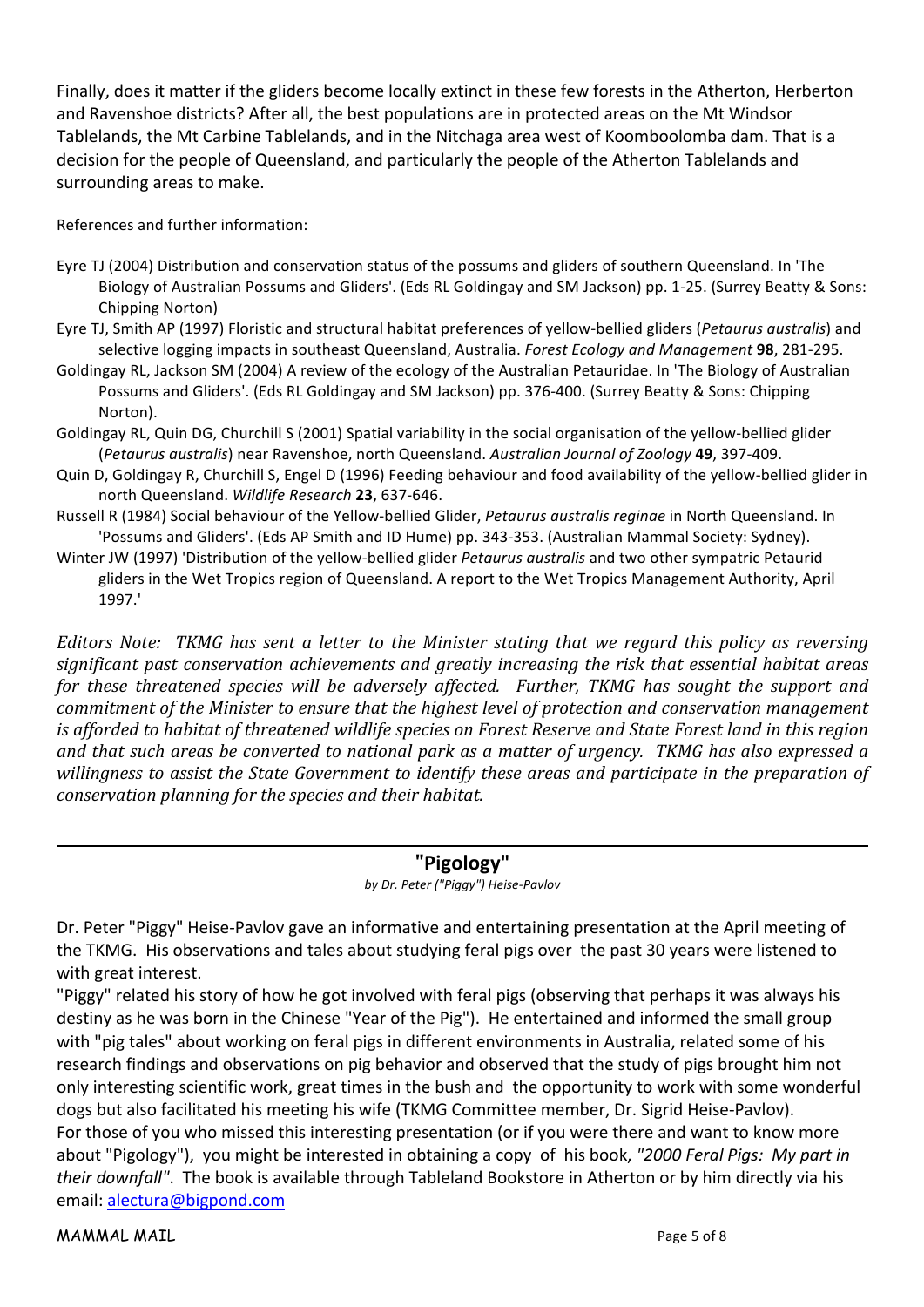## **Rainforest Mammals of Peterson Creek** *by Simon Burchill*

Over the years, as I have planted and maintained trees on my parents' property (which is part of TREAT's Peterson Creek Wildlife Corridor), I have seen a variety of wildlife, including frogs, snakes, birds, platypus, echidnas, possums and Lumholtz's tree-kangaroos in areas which have been planted by TREAT. Worth noting is that my wildlife sightings are generally during the day (although often early morning or late afternoon/ early evening). I consider that the closest source population for the species that were not previously present, such as Lumholtz's treekangaroos and Green Ringtail possums, is a remnant patch of forest which is 600m downstream to the west on the Williams' property.

My high rate of sightings is the result of a combination of factors--the area planted with gums and pines from forestry in the early 1980's has developed a rainforest under-storey but is still relatively open with not many trees with a dense canopy for the TK's to hide in. Partly due to the heavy clay soil, the TREAT plantings along the creek are more open than many plantings. Tree kangaroos mostly use the area of 1000 trees planted in 1998 (one of the older rainforest plantings on the property), in particular the 20 *Elaeocarpus grandis* .

My sightings of Tree-Kangaroo's have varied over the years and I feel that over the last 9 months, I have a much better idea where to look for them. In particular I find that the resident adult female with joey is spending a large part of her time in the forestry planting of gum trees with rainforest under-storey--an area where I had not previously spent much time looking for Tree roo's. The number of Green Ringtail Possums I have seen appears to indicate a healthy population. I can't identify one Green Ringtail from another based on markings, but one adult female seems to prefer particular trees and can be found in them with young nearby at various times. My Platypus sightings are always a little variable, being dependent on how much time I spend close to the creek banks, and because the platypus change the areas they use from one year to the next. Coppery Brushtail Possum sightings are under reported as there is one Coppery that sleeps in a hollow in the top of a broken off *Casuarina* almost every day, I tend to only record this one when I take a photo. Echidna sightings are always likely to be rare, my data shows significant variation from year to year. While I have not keep good records I have disturbed Bandicoots in the plantings usually under a clump of grass or other cover, however in places the ground is thick with bandicoot holes, which would tend to indicate a healthy population.

Lumholtz's Tree Kangaroo's: Based on my observations since 2008, I have some theories about the Tree Kangaroos. My theory is that an adult female moved onto the property sometime in 2008. Without employing a gps collar, the precise area of her home range cannot be determined. I will call her Angie ("A" for Alpha female). Angie is of typical Lumholtz's Tree-Kangaroo colouring, with the most identifying feature (so far) being a large irregular pale patch on the pad of the right foot. My Tree Kangaroo sightings through most of 2011 were somewhat scattered and rare, making it difficult to get an understanding of what I have seen. In hindsight this is partly due to not looking in the area of forestry gums & pines where the TK's (in particular Angie and young) seem to spend most of their time. I am not sure how many joey's Angie has had, but from mid 2011 till at least September 2012 I often saw Angie with an also typical coloured (just slightly pale) joey (which I called Terri). I now find it difficult to positively identify Terri, and don't think I see her very often. I now see Angie with a pale cream coloured joey (I refer to as "Snowy"). I first saw Snowy out of the pouch on the 25 September 2012, and had not seen the joey (even with binoculars) prior to this. Snowy is a cream colour (see photo), apart from the face, paws and tail that are dark as normal. I have also seen the resident male (who is of typical LTK colouring).

Based on my observations, I believe that the tree kangaroos using the property as part of their home range consist of the adult female (Angie), her current joey (Snowy), the previous joey (now adult female, Terri) and the adult male. The animals seem to use the plantings along the creek that form part of the Peterson Creek Wildlife Corridor.

Green Possums: I have seen Green Possums in a wide range of locations including nearly all of the revegetation areas on the property. Some of the Green Possums seem to prefer particular locations or trees and I have irregular but common sightings in a number of locations. During 2011 I saw an adult female with young, and most likely one male on an irregular basis, which contributed to a relatively high number of sightings. However in June 2012 I saw a new high of 5 Green Ringtail Possums in one day (21 June), at various locations. While my sightings are irregular they are common enough to indicate that a number of Green Possums are resident on the property.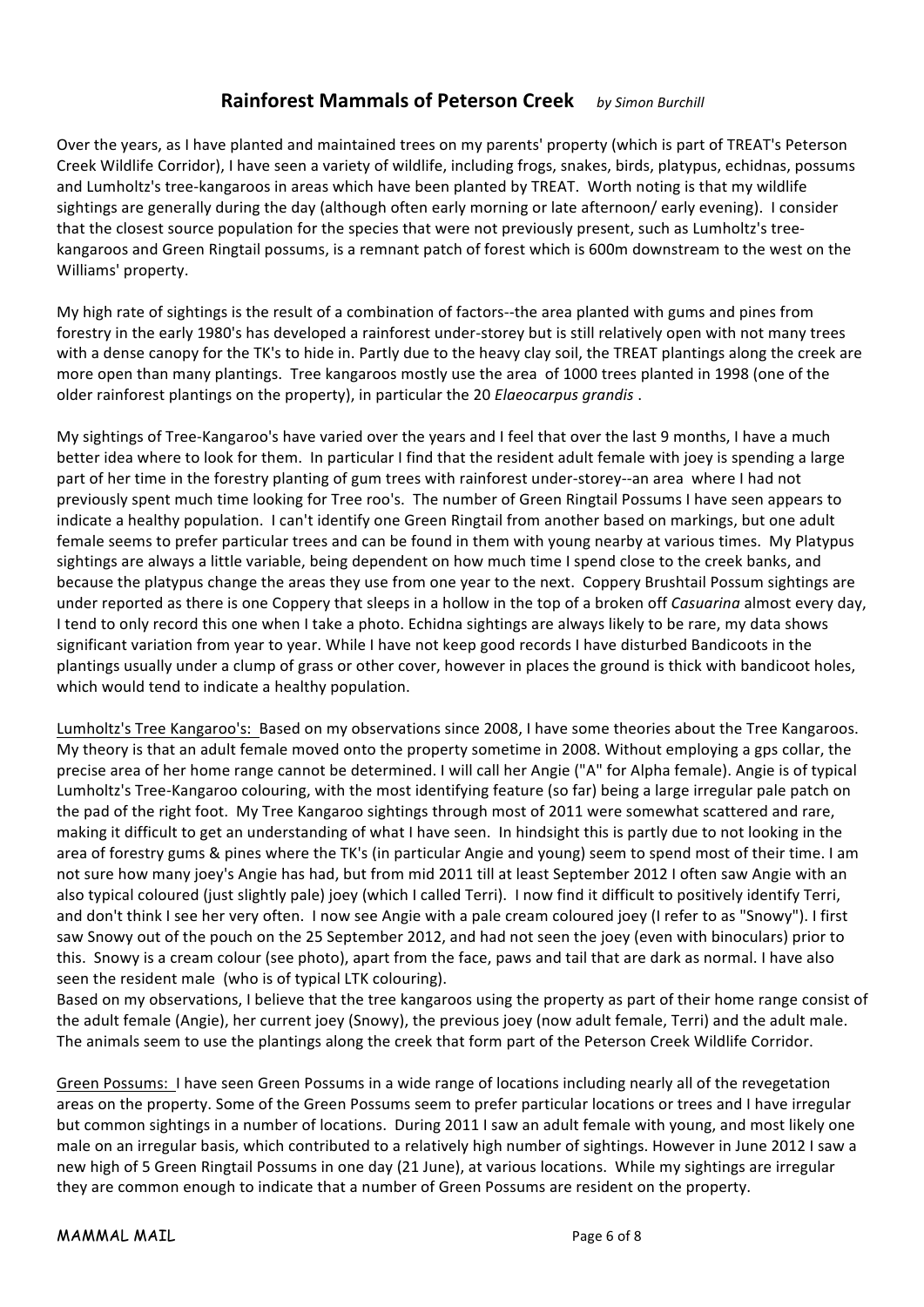| Quarter seen                  | Species<br>Locations   |                                   |                                    |                                     |                         | Total                   |
|-------------------------------|------------------------|-----------------------------------|------------------------------------|-------------------------------------|-------------------------|-------------------------|
|                               |                        | 1994 0.75<br>hectare/300<br>trees | 1998 0.52<br>hectare/1000<br>trees | 2004 0.96<br>hectare/<br>6000 trees | Other                   | number of<br>sightings. |
| January -<br>March<br>2012    | Platypus               | $\mathbf{1}$                      |                                    |                                     |                         | 1                       |
|                               | Green Ringtail Possums | 14                                |                                    |                                     | $\overline{4}$          | 18                      |
|                               | Coppery B Possums      | $\sqrt{2}$                        |                                    |                                     |                         | $\overline{2}$          |
|                               | <b>LTK</b>             |                                   | 1                                  |                                     |                         | $\mathbf{1}$            |
| April -<br>June<br>2012       | Platypus               | $\mathbf{1}$                      | 1                                  |                                     | $\mathbf{1}$            | $\mathfrak{Z}$          |
|                               | Green Ringtail Possums | $\boldsymbol{9}$                  | $\mathbf{1}$                       | $\overline{4}$                      | 14                      | 28                      |
|                               | Coppery B Possums      | $\overline{4}$                    |                                    | $\mathfrak{Z}$                      |                         | $\overline{7}$          |
|                               | <b>LTK</b>             |                                   | $\overline{4}$                     | $\,8\,$                             | $\overline{\mathbf{4}}$ | 16                      |
| July -<br>September<br>2012   | Platypus               | $\mathbf{1}$                      | 3                                  |                                     | $\mathbf{1}$            | $\overline{5}$          |
|                               | Green Ringtail Possums | $\overline{4}$                    |                                    | $6\phantom{a}$                      | $\mathbf{1}$            | 11                      |
|                               | Coppery B Possums      | $\sqrt{2}$                        |                                    |                                     |                         | $\overline{2}$          |
|                               | <b>LTK</b>             | $\overline{\mathbf{4}}$           | 15                                 | $\,8\,$                             | 11                      | 38                      |
| October -<br>December<br>2012 | Platypus               |                                   | $\mathbf{3}$                       |                                     | $\mathbf{3}$            | $\boldsymbol{6}$        |
|                               | Green Ringtail Possums |                                   | $\overline{2}$                     | $\overline{2}$                      | $\overline{4}$          | 8                       |
|                               | Coppery B Possums      | $\mathbf{1}$                      |                                    |                                     | $\mathbf{1}$            | $\overline{2}$          |
|                               | <b>LTK</b>             |                                   | 14                                 |                                     | 37                      | 51                      |
|                               | Echidna                | $\mathbf{1}$                      |                                    |                                     |                         | $\mathbf{1}$            |
| January -<br>March<br>2013    | Platypus               |                                   | $\mathbf{1}$                       |                                     |                         | $\mathbf{1}$            |
|                               | Green Ringtail Possums | 18                                | 1                                  | $\mathbf{1}$                        | 5                       | 25                      |
|                               | Coppery B Possums      | $\mathbf{1}$                      |                                    |                                     | $\mathbf{1}$            | $\overline{2}$          |
|                               | <b>LTK</b>             |                                   | 3                                  |                                     | 33                      | 36                      |

Total sightings for the period January 2012 to end of August 2012 where 16 Platypus, 1 Echidna, 90 Green Ringtail Possums, 15 Coppery Brushtail Possums and 142 Lumholtz's Tree Kangaroo's (LTK).

#### Conclusion

While the behaviour of individual species is interesting, I feel that overall the most interesting thing is the range of species starting to use the corridor and other forest on the property. The presence of Platypus in the creek, Echidna's and Bandicoots on the ground, possums in the mid to upper canopy and Lumholtz's Tree Kangaroos in the canopy demonstrates that to some extent the wildlife corridor is developing as hoped and providing habitat for the range of mammal species found in nearby intact rainforest.